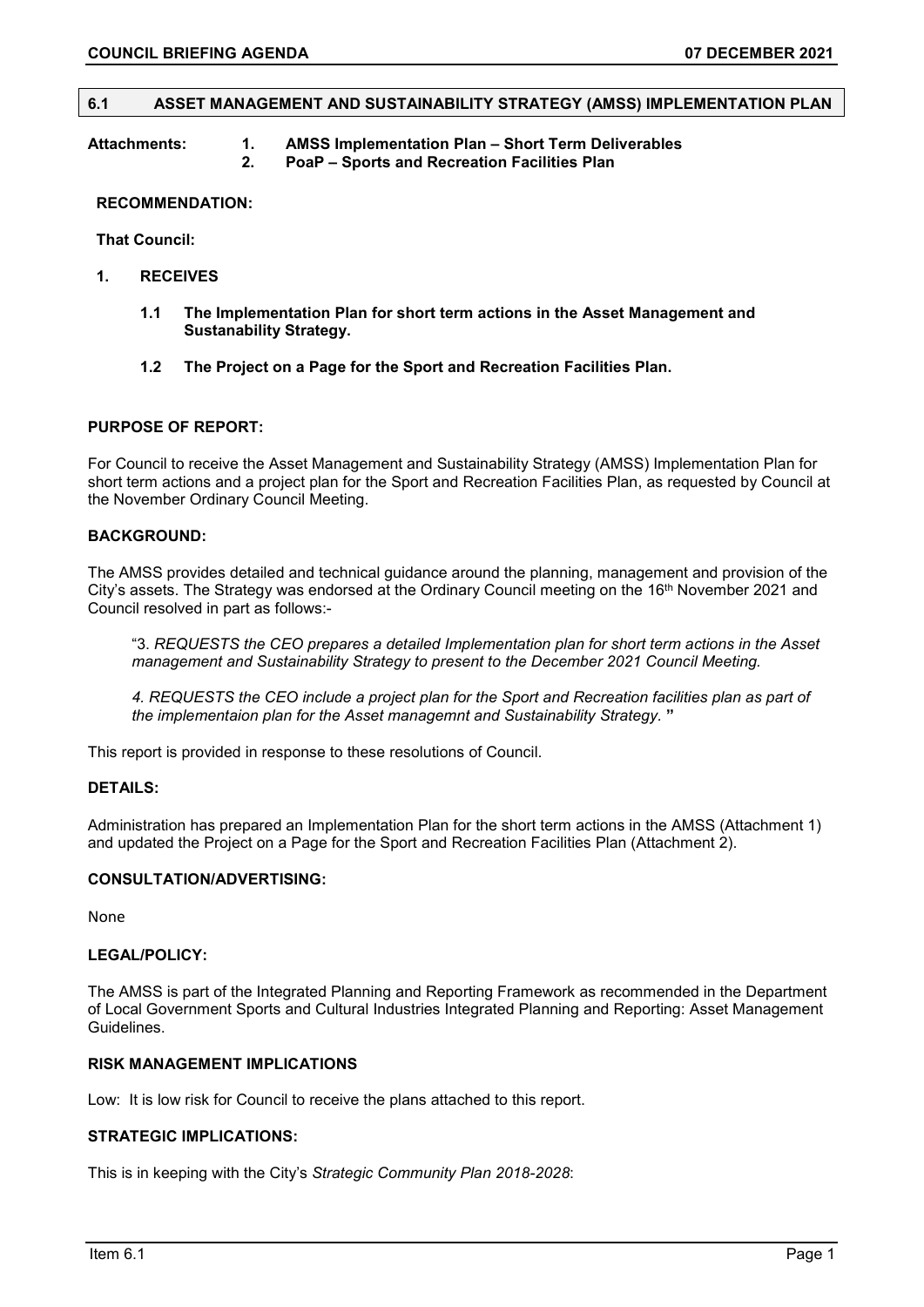#### *Enhanced Environment*

*Our parks and reserves are maintained, enhanced and well utilised.*

Accessible City

*We have better integrated all modes of transport and increased services through the City.*

### Connected Community

*Our community facilities and spaces are well known and well used.*

#### Thriving Places

*Our physical assets are efficiently and effectively managed and maintained.*

#### Sensitive Design

*Our built form character and heritage is protected and enhanced.*

#### Innovative and Accountable

*Our resources and assets are planned and managed in an efficient and sustainable manner.*

## **SUSTAINABILITY IMPLICATIONS:**

This is in keeping with the following key sustainability outcomes of the *City's Sustainable Environment Strategy 2019-2024.* 

*Sustainable Energy Use/Greenhouse Gas Emission Reduction*

## **PUBLIC HEALTH IMPLICATIONS:**

This is in keeping with the following priority health outcomes of the City's *Public Health Plan 2020-2025*:

*Increased physical activity*

### **FINANCIAL/BUDGET IMPLICATIONS:**

The cost of each element of the AMSS Implementation Plan is not budgeted but will be budgeted at next budget review. The cost of the development of the Sport and Recreation Facilities Plan is contained in the current budget.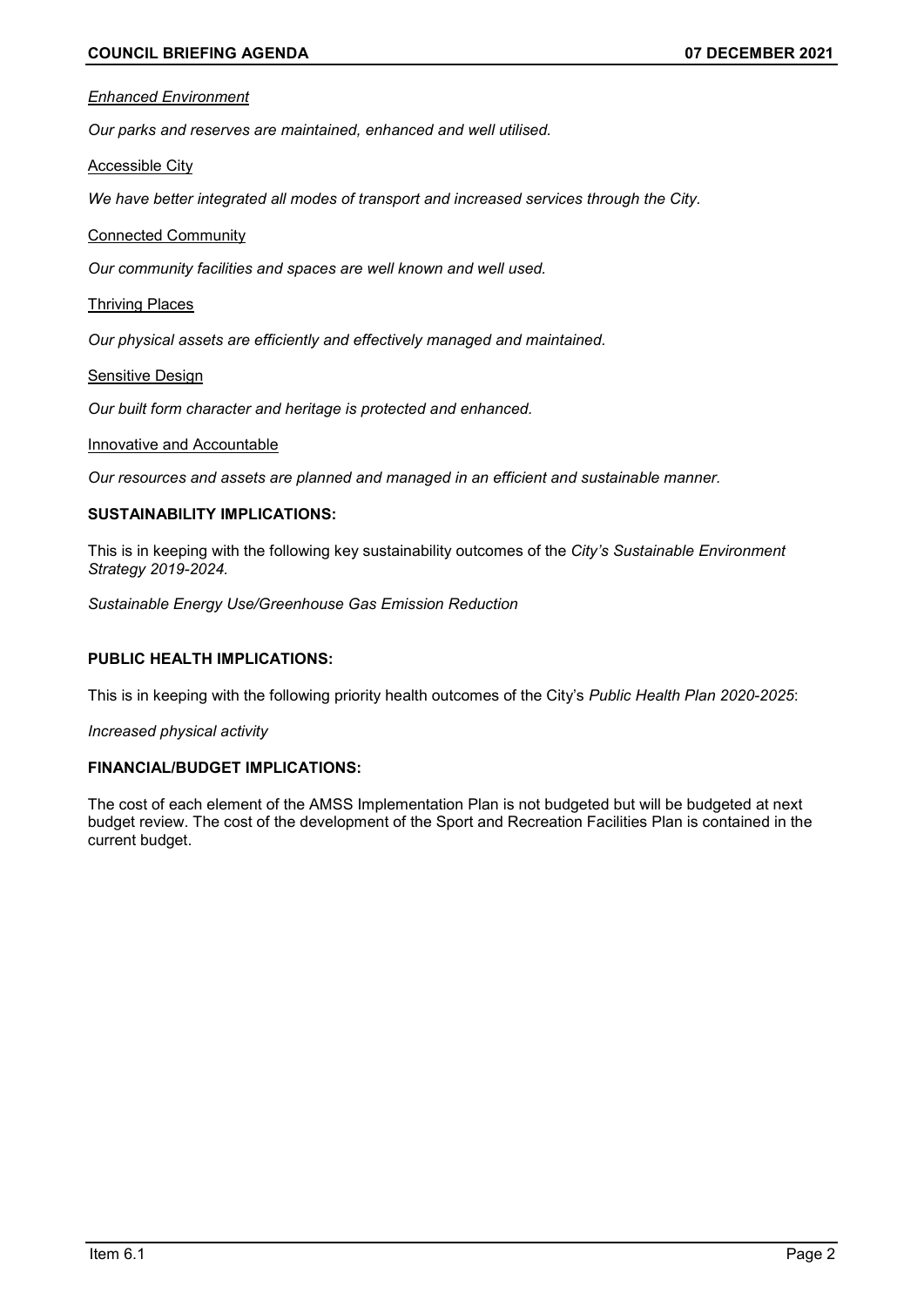# AMSS IMPLEMENTATION PLAN - SHORT TERM DELIVERABLES ONLY

| No.                                                                                         | Action - what we'll do                                                                                                                                                                        | Deliverable - how we'll do it                                                                                                                                                                                                                                                                                                                                                                                                                                                                        | Comment                                                                                                                                                                                    | Priority | Funding<br>Allocation             |
|---------------------------------------------------------------------------------------------|-----------------------------------------------------------------------------------------------------------------------------------------------------------------------------------------------|------------------------------------------------------------------------------------------------------------------------------------------------------------------------------------------------------------------------------------------------------------------------------------------------------------------------------------------------------------------------------------------------------------------------------------------------------------------------------------------------------|--------------------------------------------------------------------------------------------------------------------------------------------------------------------------------------------|----------|-----------------------------------|
| $\mathbf{1}$                                                                                | Consider and then<br>implement long-term<br>funding scenarios that will<br>close the asset renewal                                                                                            | Improve the City's Asset Sustainability Ratio restored to a minimum<br>90% position by 2022/23                                                                                                                                                                                                                                                                                                                                                                                                       | This will be considered as part of the<br>new LTFP due for approval in April<br>2022.                                                                                                      | High     | As per LTFP<br>(Base<br>Position) |
| gap and plan for relevant<br>projects that have detailed<br>cost estimates and<br>timelines |                                                                                                                                                                                               | Consider base position and other long-term financial scenarios and<br>determine preferred option for future planning                                                                                                                                                                                                                                                                                                                                                                                 | This will be considered as part of the<br>new LTFP due for approval in April<br>2022.                                                                                                      | High     | Operational                       |
|                                                                                             |                                                                                                                                                                                               | Consider additional costings for relevant projects listed within the City's<br>CBP that have provided lifecycle costs as part of its detailed cost<br>estimates and timelines. Make informed implementation decisions that<br>link to LTFP projections                                                                                                                                                                                                                                               | This will be considered as part of the<br>new LTFP due for approval in April<br>2022.                                                                                                      | High     | Operational                       |
| $\overline{2}$                                                                              | Review key asset classes to<br>allocate levels of service<br>(both current and future<br>usage) to provide a<br>framework for asset<br>sustainability and<br>rationalisation going<br>forward | Develop an Asset Prioritisation Plan for Building, Transport and<br>Recreation/Parks that is informed by:<br>Building conditions audit (2018)<br>$\bullet$<br>Current rationalisation program of works (informed by building<br>conditions audit and condition grading assessments)<br>Active Reserve Strategic Club Allocation & Facility Rationalisation<br>Plan (feeds into Sports and Recreation Facilities Plan that is in<br>development)<br>AMPs for Building, Transport and Recreation/Parks | The Asset Prioritisation Plan for<br>Buildings will be completed by<br>December 2022.<br>The Prioritisation plans for Transport<br>and Parks assets will be completed<br>by December 2023. | High     | \$80,000                          |
|                                                                                             |                                                                                                                                                                                               | Review, classify and allocate levels of service to all City buildings for<br>current and future usage of assets that incorporates population<br>forecasts and demographic changes and align with SCP priorities (feeds<br>into AMPs)                                                                                                                                                                                                                                                                 | This deliverable will be undertaken in<br>conjunction with the asset<br>Prioritisation plan for Buildings and<br>will be completed by December<br>2022.                                    | Medium   | \$40,000                          |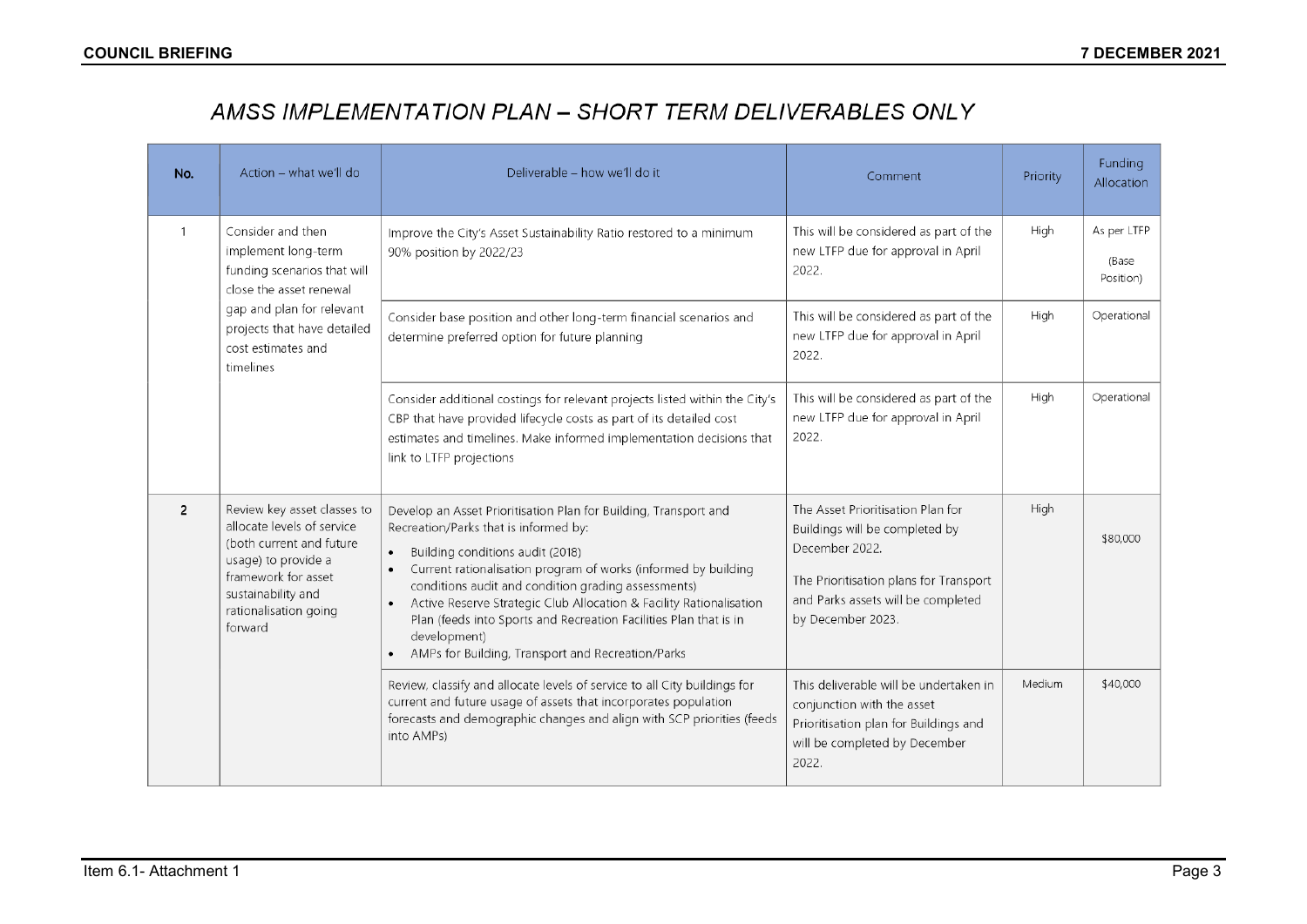# AMSS IMPLEMENTATION PLAN - SHORT TERM DELIVERABLES ONLY

| No. | Action - what we'll do                                                                                                                                   | Deliverable - how we'll do it                                                                                                                                                            | Comment                                                                                                                             | Priority | Funding<br>Allocation |
|-----|----------------------------------------------------------------------------------------------------------------------------------------------------------|------------------------------------------------------------------------------------------------------------------------------------------------------------------------------------------|-------------------------------------------------------------------------------------------------------------------------------------|----------|-----------------------|
| 3   | Work towards best<br>practice in asset<br>management through<br>continuous improvement<br>in asset management                                            | Explore Assetfinda and Civica (Authority) asset management software to<br>replace current asset data storage                                                                             | A review of software options will take<br>place in 2022 with a view to<br>budgeting for product purchase and<br>install in 2022/23. | High     | Operational           |
|     | processes, capability and<br>maturity                                                                                                                    | Adopt software that improves consistency in asset class use across the<br>organisation                                                                                                   | A review of software options will take<br>place in 2022 with a view to<br>budgeting for product purchase and<br>install in 2022/23. | High     | \$40,000              |
| 4   | Enhance current demand<br>management practices<br>through public<br>consultation and<br>associated measurement<br>of current community<br>service levels | Ensure participatory asset discussions by undertaking a community<br>focus group workshop to understand community value of assets and<br>compare with current service level measurements | This will be scheduled as part of the<br>Asset Prioritisation Plan Process.                                                         | High     | \$2,000               |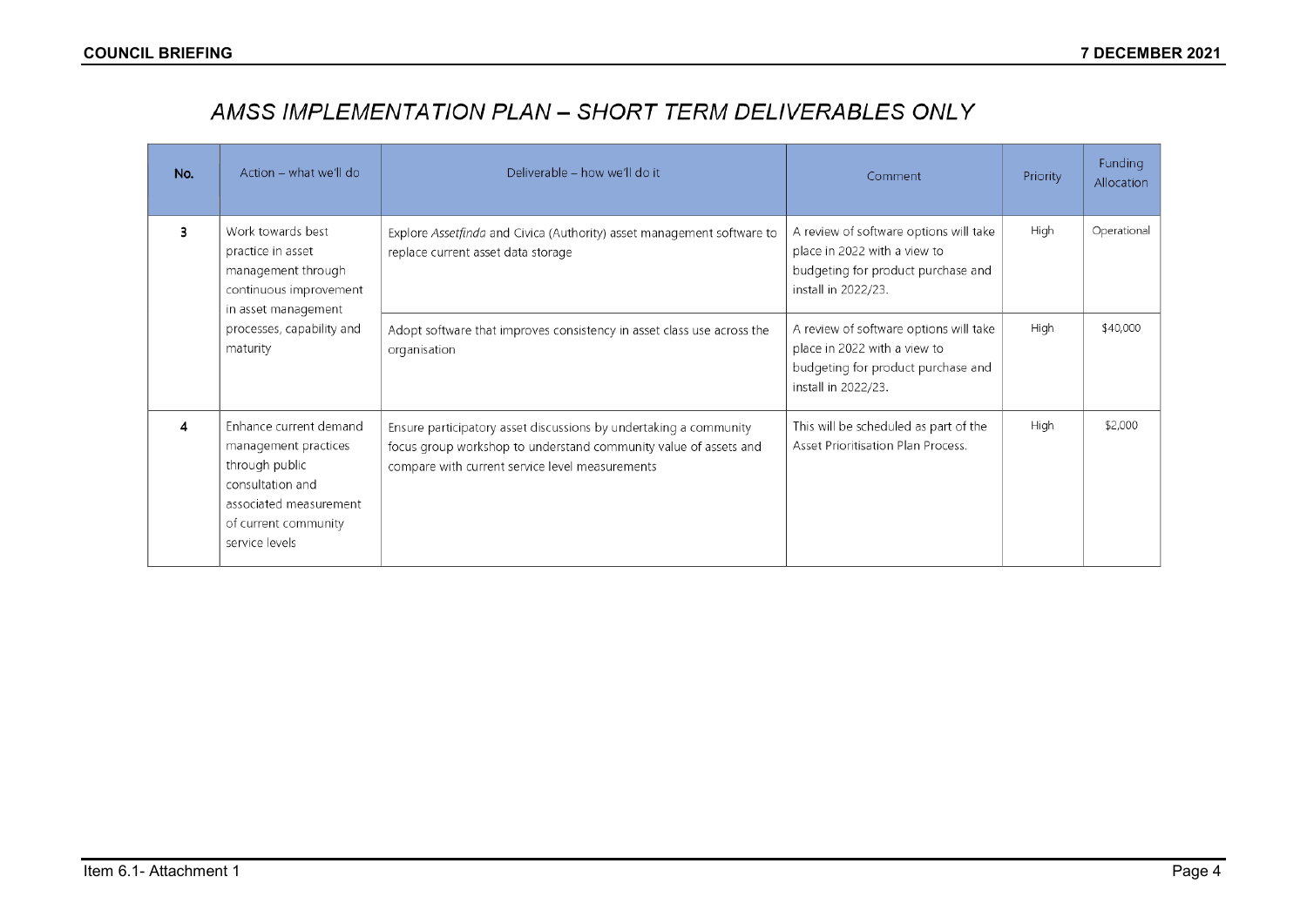# **COUNCIL BRIEFING 7 DECEMBER 2021**



|    | $\clubsuit$ city of vincent ${\sf PROJECT}$ ON A PAGE                                                                                                                                                                                                             |         |                                                                                                                                                                                                         |  |                             |                            |                         |                     |                         |                                                                                                                                                                                                                                                                                               | Start<br>01/09/21                       |                                                                                                                    |                            |                           | Finish<br>30/03/2023                                                                                                                                                                                                                                                                                                                                                                                                                                                           |             |                                  |                        |                        |                |            |            |            |            |     |     |
|----|-------------------------------------------------------------------------------------------------------------------------------------------------------------------------------------------------------------------------------------------------------------------|---------|---------------------------------------------------------------------------------------------------------------------------------------------------------------------------------------------------------|--|-----------------------------|----------------------------|-------------------------|---------------------|-------------------------|-----------------------------------------------------------------------------------------------------------------------------------------------------------------------------------------------------------------------------------------------------------------------------------------------|-----------------------------------------|--------------------------------------------------------------------------------------------------------------------|----------------------------|---------------------------|--------------------------------------------------------------------------------------------------------------------------------------------------------------------------------------------------------------------------------------------------------------------------------------------------------------------------------------------------------------------------------------------------------------------------------------------------------------------------------|-------------|----------------------------------|------------------------|------------------------|----------------|------------|------------|------------|------------|-----|-----|
|    | <b>Project Name:</b><br>Sport and Recreation Facilities Plan                                                                                                                                                                                                      |         |                                                                                                                                                                                                         |  |                             | <b>Project Status</b>      |                         |                     | <b>Project Manager:</b> |                                                                                                                                                                                                                                                                                               |                                         | Katherine Birch                                                                                                    |                            |                           |                                                                                                                                                                                                                                                                                                                                                                                                                                                                                | Directorate |                                  | Strategy & Development |                        |                |            |            |            |            |     |     |
|    | <b>Project Code (CBP):</b><br>CBP No. or to be allocated by Finance                                                                                                                                                                                               |         |                                                                                                                                                                                                         |  |                             |                            |                         |                     |                         | <b>Executive Sponsor:</b>                                                                                                                                                                                                                                                                     |                                         |                                                                                                                    |                            | ED Strategy & Development |                                                                                                                                                                                                                                                                                                                                                                                                                                                                                |             |                                  |                        | <b>Service</b><br>Area | Policy & Place |            |            |            |            |     |     |
|    | <b>Asset Class</b><br>Infrastructure<br>select from drop down                                                                                                                                                                                                     |         |                                                                                                                                                                                                         |  |                             |                            | <b>Project Planning</b> |                     |                         |                                                                                                                                                                                                                                                                                               | <b>Expenditure Type:</b>                |                                                                                                                    |                            |                           | Container<br>New<br>& Record                                                                                                                                                                                                                                                                                                                                                                                                                                                   |             |                                  |                        |                        |                |            |            |            |            |     |     |
|    | <b>Timeframe:</b>                                                                                                                                                                                                                                                 | weeks   | <b>OBJECTIVES</b><br>Prepare a Sport and Recreation Facilities Plan comprising of two main stages                                                                                                       |  |                             |                            |                         |                     |                         |                                                                                                                                                                                                                                                                                               |                                         |                                                                                                                    |                            |                           |                                                                                                                                                                                                                                                                                                                                                                                                                                                                                |             | <b>Key Impacted Stakeholders</b> |                        |                        |                | No:        |            |            |            |     |     |
|    | <b>Decision Maker</b>                                                                                                                                                                                                                                             | Council | 1. Active Reserve Strategic Club Allocation & Facility Rationalisation Plan                                                                                                                             |  |                             |                            |                         |                     |                         |                                                                                                                                                                                                                                                                                               | Local sporting clubs & community groups |                                                                                                                    |                            |                           |                                                                                                                                                                                                                                                                                                                                                                                                                                                                                |             |                                  |                        |                        |                |            |            |            |            |     |     |
|    | 2. Facility Upgrade Program<br>These stages will ensure the City can;<br><b>Project Classification:</b><br>Minor<br>Accommodate sporting club growth & tenure<br>Improve community accessibility to public open space                                             |         |                                                                                                                                                                                                         |  |                             |                            |                         |                     |                         | CoV Assets Team<br>CoV Parks Team<br>CoV Community Partners<br><b>State Sporting Associations</b>                                                                                                                                                                                             |                                         |                                                                                                                    |                            |                           |                                                                                                                                                                                                                                                                                                                                                                                                                                                                                |             |                                  |                        |                        |                |            |            |            |            |     |     |
|    | % of FTE Time pw (project manager +<br>Team)                                                                                                                                                                                                                      | 75%     | Reduce asset maintenance expenditure<br>Coordinate a facility and infrastructure works program and funding framework                                                                                    |  |                             |                            |                         |                     |                         |                                                                                                                                                                                                                                                                                               |                                         |                                                                                                                    |                            |                           |                                                                                                                                                                                                                                                                                                                                                                                                                                                                                |             |                                  |                        |                        |                |            |            |            |            |     |     |
|    | Total FTE cost (estimated):                                                                                                                                                                                                                                       | \$      | 42,806.40                                                                                                                                                                                               |  | Key Risks (what may happen) |                            |                         |                     |                         |                                                                                                                                                                                                                                                                                               | Key Issues (what has been identified)   |                                                                                                                    |                            |                           |                                                                                                                                                                                                                                                                                                                                                                                                                                                                                |             |                                  |                        |                        |                |            |            |            |            |     |     |
|    | *Clubs do not support the changes proposed through this plan.<br><b>Project Cost:</b><br>40,000<br>*Clubs will not be sustainable in current venues due to growth or decline in<br>(budget)                                                                       |         |                                                                                                                                                                                                         |  |                             |                            |                         |                     |                         | *Reserve and facility allocations needs to align with club current size, operations and potential growth. This may<br>not align with clubs historical connection to a venue or facility.<br>Facility and infrastructure maintenance spend needs to be sustainable, reducing impact on budget. |                                         |                                                                                                                    |                            |                           |                                                                                                                                                                                                                                                                                                                                                                                                                                                                                |             |                                  |                        |                        |                |            |            |            |            |     |     |
|    | membership.<br><b>Account No.</b><br>*City's maintenance budget will continue to increase for a reduced community benefit.<br>(Finance to allocate)<br>*Essential upgrades to facilities will not be identified and prioritised through funding<br>opportunities. |         |                                                                                                                                                                                                         |  |                             |                            |                         |                     |                         | hoc planning of facilities.                                                                                                                                                                                                                                                                   |                                         | *No current plan for who and when funding should be sourced for facility and infrastructure works. *Reactive & ad- |                            |                           |                                                                                                                                                                                                                                                                                                                                                                                                                                                                                |             |                                  |                        |                        |                |            |            |            |            |     |     |
|    |                                                                                                                                                                                                                                                                   |         | <b>Project Milestones and Forecast Expenditure</b><br>(Optional Phasing and Gantt Charts tabs available)                                                                                                |  | <b>Comments</b>             |                            | 2021                    |                     |                         |                                                                                                                                                                                                                                                                                               |                                         |                                                                                                                    |                            | 2022                      |                                                                                                                                                                                                                                                                                                                                                                                                                                                                                |             |                                  |                        |                        | 2023           |            |            |            |            |     |     |
| 1. | sporting associations online survey and meetings to understand issues and views                                                                                                                                                                                   |         | Where are we now? Desk top review, research and information gathering. Initial club, association and state                                                                                              |  |                             | <b>Budget</b><br>\$40,.000 | <b>SEP</b>              | <b>OCT</b>          | <b>NOV</b>              | <b>DEC</b>                                                                                                                                                                                                                                                                                    | JAN                                     | FEB                                                                                                                | <b>MAR</b>                 | APR                       | MAY                                                                                                                                                                                                                                                                                                                                                                                                                                                                            | <b>JUN</b>  |                                  | JUL.                   | <b>AUG</b>             | <b>SEP</b>     | <b>OCT</b> | <b>NOV</b> | <b>DEC</b> | <b>JAN</b> | FEB | MAR |
|    | Evaluation and review, and scenario development                                                                                                                                                                                                                   |         | Where do we want to be? Further research following findings from "Where are we now?", Further<br>consultation workshops, surveys and meetinas with clubs, associations and state sportina associations, |  |                             |                            |                         |                     |                         |                                                                                                                                                                                                                                                                                               |                                         |                                                                                                                    |                            |                           |                                                                                                                                                                                                                                                                                                                                                                                                                                                                                |             |                                  |                        |                        |                |            |            |            |            |     |     |
| 3  | How do we get there? Development of draft plan and recommendations                                                                                                                                                                                                |         |                                                                                                                                                                                                         |  |                             |                            |                         |                     |                         |                                                                                                                                                                                                                                                                                               |                                         |                                                                                                                    |                            |                           |                                                                                                                                                                                                                                                                                                                                                                                                                                                                                |             |                                  |                        |                        |                |            |            |            |            |     |     |
|    | Did we get it right? Draft plan endorsed for c onsultation, consultation, final report and endorsement                                                                                                                                                            |         |                                                                                                                                                                                                         |  |                             |                            |                         |                     |                         |                                                                                                                                                                                                                                                                                               |                                         |                                                                                                                    |                            |                           |                                                                                                                                                                                                                                                                                                                                                                                                                                                                                |             |                                  |                        |                        |                |            |            |            |            |     |     |
| 5  | Implementation                                                                                                                                                                                                                                                    |         |                                                                                                                                                                                                         |  |                             |                            |                         |                     |                         |                                                                                                                                                                                                                                                                                               |                                         |                                                                                                                    |                            |                           |                                                                                                                                                                                                                                                                                                                                                                                                                                                                                |             |                                  |                        |                        |                |            |            |            |            |     |     |
|    |                                                                                                                                                                                                                                                                   |         |                                                                                                                                                                                                         |  | Total                       | \$40,000                   |                         |                     |                         |                                                                                                                                                                                                                                                                                               |                                         |                                                                                                                    |                            |                           |                                                                                                                                                                                                                                                                                                                                                                                                                                                                                |             |                                  |                        |                        |                |            |            |            |            |     |     |
|    | <b>KPI's, Benefits &amp; Project Success Indicators</b>                                                                                                                                                                                                           |         |                                                                                                                                                                                                         |  |                             |                            |                         | <b>Deliverables</b> |                         |                                                                                                                                                                                                                                                                                               |                                         |                                                                                                                    |                            |                           |                                                                                                                                                                                                                                                                                                                                                                                                                                                                                |             |                                  |                        |                        |                |            |            |            |            |     |     |
|    | How is success measured e.g timeframe, budget, targets<br>*Clubs are in suitable facilities for their capacity and growth.<br>*Improved community accessibility to public open space.<br>*Reduced asset maintenance expenditure.                                  |         | *Coordinated facility and infrastructure works program and funding framework, allowing continued, sustainable investment in facilities that require it.                                                 |  |                             |                            |                         |                     |                         |                                                                                                                                                                                                                                                                                               |                                         |                                                                                                                    | What the project delivers: |                           | *A proactive and strategic plan / program for sporting and community facility upgrades.<br>*completion of POS Strategy Key Actions #8 'Reallocate active reserves to better accommodate<br>sporting club growth trends & improve community accessibility to POS'.<br>*completion of POS Strategy Key Actions #11 'Implement asset renewal & rationalisation in accordance<br>with the broader Asset Management Plan - establish scheduled asset maintenance & renewal programs |             |                                  |                        |                        |                |            |            |            |            |     |     |